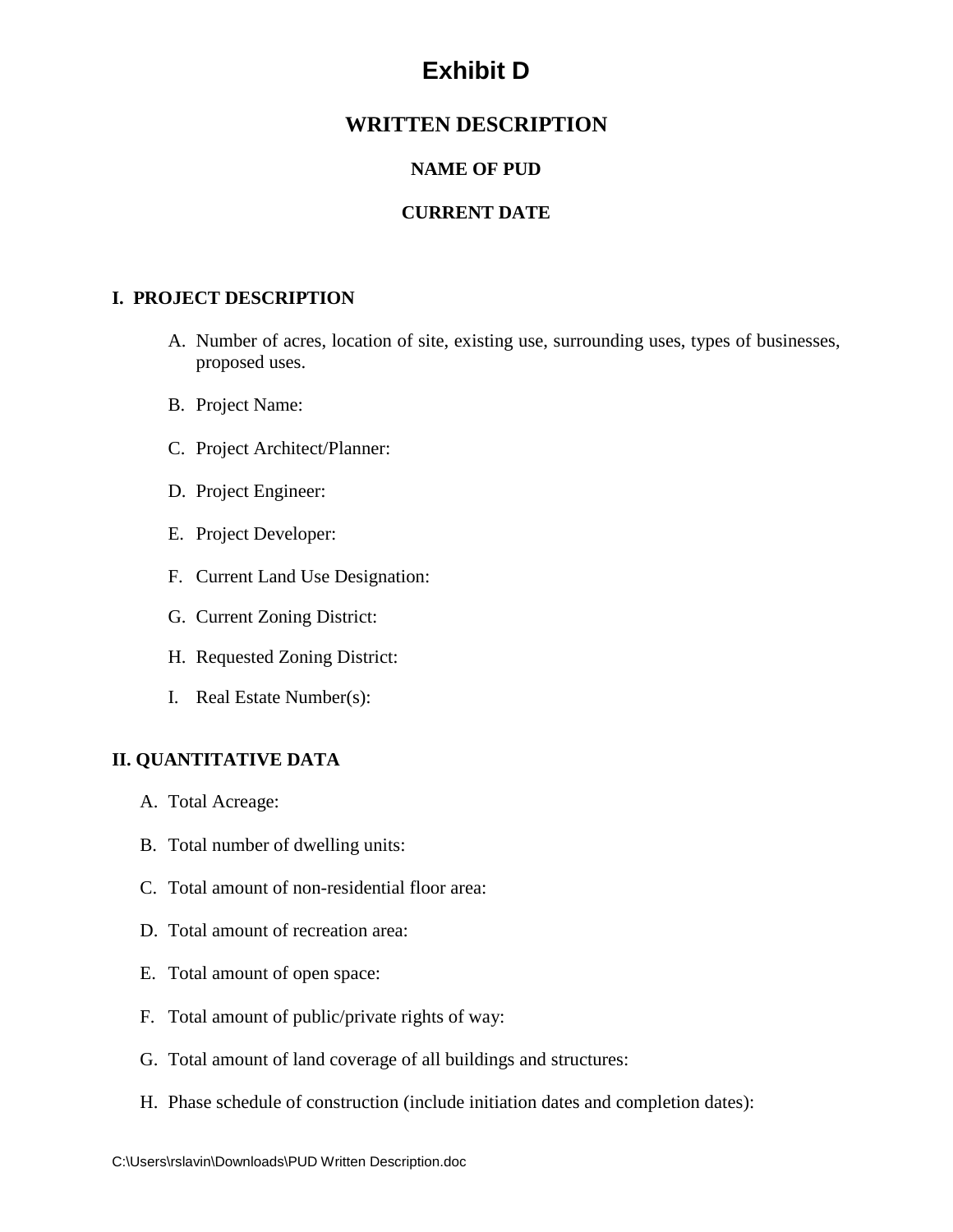#### **III. STATEMENTS**

- A. How does the proposed PUD differ from the usual application of the Zoning Code?
- B. Describe the intent for the continued operation and maintenance of those areas and functions described herein and facilities which are not to be provided, operated or maintained by the City.

#### **IV. USES AND RESTRICTIONS**

- A. Permitted Uses:
- B. Permissible Uses by Exception:
- C. Limitations on Permitted or Permissible Uses by Exception:
- D. Permitted Accessory Uses and Structures:
- E. Restrictions on Uses:

### **V. DESIGN GUIDELINES**

- A. Lot Requirements:
	- (1) *Minimum lot area:*
	- (2) *Minimum lot width:*
	- (3) *Maximum lot coverage:*
	- (4) *Minimum front yard:*
	- (5) *Minimum side yard:*
	- (6) *Minimum rear yard:*
	- (7) *Maximum height of structures:*
- B. Ingress, Egress and Circulation:
	- (1) *Parking Requirements.* The parking requirements for this development shall be consistent with the requirements of Part 6 of the Zoning Code.
	- (2) *Vehicular Access.*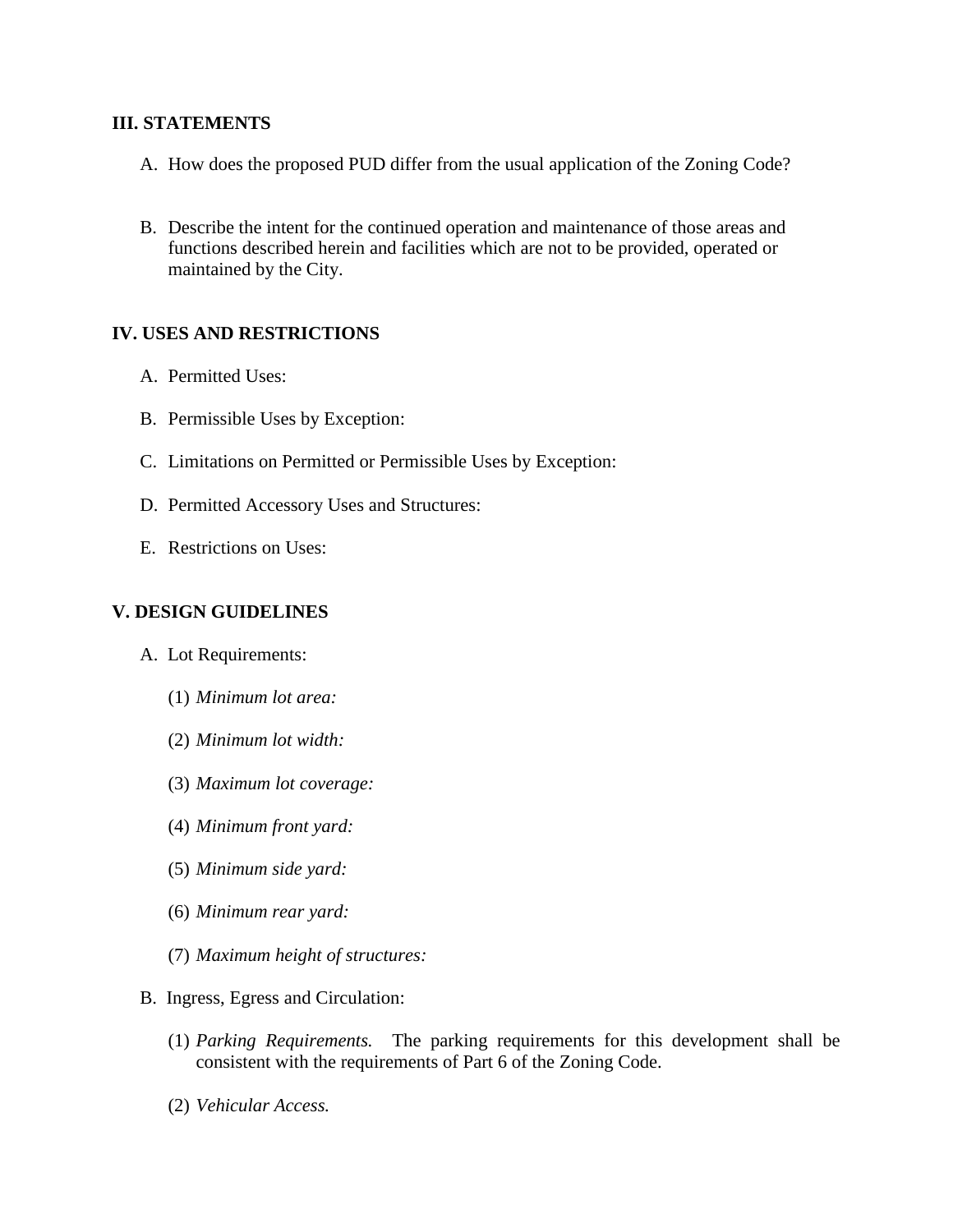- a. Vehicular access to the Property shall be by way of , substantially as shown in the Site Plan. The final location of all access points is subject to the review and approval of the Development Services Division.
- b. Within the Property, internal access shall be provided by reciprocal easements for ingress and egress among the driveways of the various parcels of the Property, if ownership or occupancy of the Property is subdivided among more than one person or entity.
- (3) *Pedestrian Access.*
- a. Pedestrian access shall be provided by sidewalks installed in accordance with the 2030 Comprehensive Plan.

#### C. Signs:

- (1) One (1) double faced or two (2) single faced signs not to exceed square feet in area and feet in height.
- (1) One (1) street frontage sign per lot, not to exceed one (1) square foot for each linear foot of street frontage, to a maximum size of two hundred (200) square feet in area for every two hundred (200) linear feet of street frontage or portion thereof, is permitted provided such signs are located no closer than two hundred (200) feet apart, as provided in the Zoning Code. Such freestanding signs shall be of a monument style or as otherwise approved by the Planning and Development Department, not to exceed <u>feet in height</u>.
- (2) Wall signs not to exceed ten percent (10%) of the square footage of the occupancy frontage of the building abutting a public right-of-way are permitted.
- (3) One (1) under-the-canopy sign per occupancy, not exceeding a maximum of square feet in area per sign, is permitted, provided that any square footage used for an under-the-canopy sign shall be subtracted from the maximum allowable square footage for wall signs on the building in question.
- (4) Directional signs shall not exceed square feet in are and  $f$  feet in height
- D. Landscaping:

The Property shall be developed in accordance with Part 12 Landscape Regulations of the Zoning Code.

E. Recreation and Open Space:

A minimum of 150 square feet of active recreation area shall be provided per each multifamily dwelling unit.